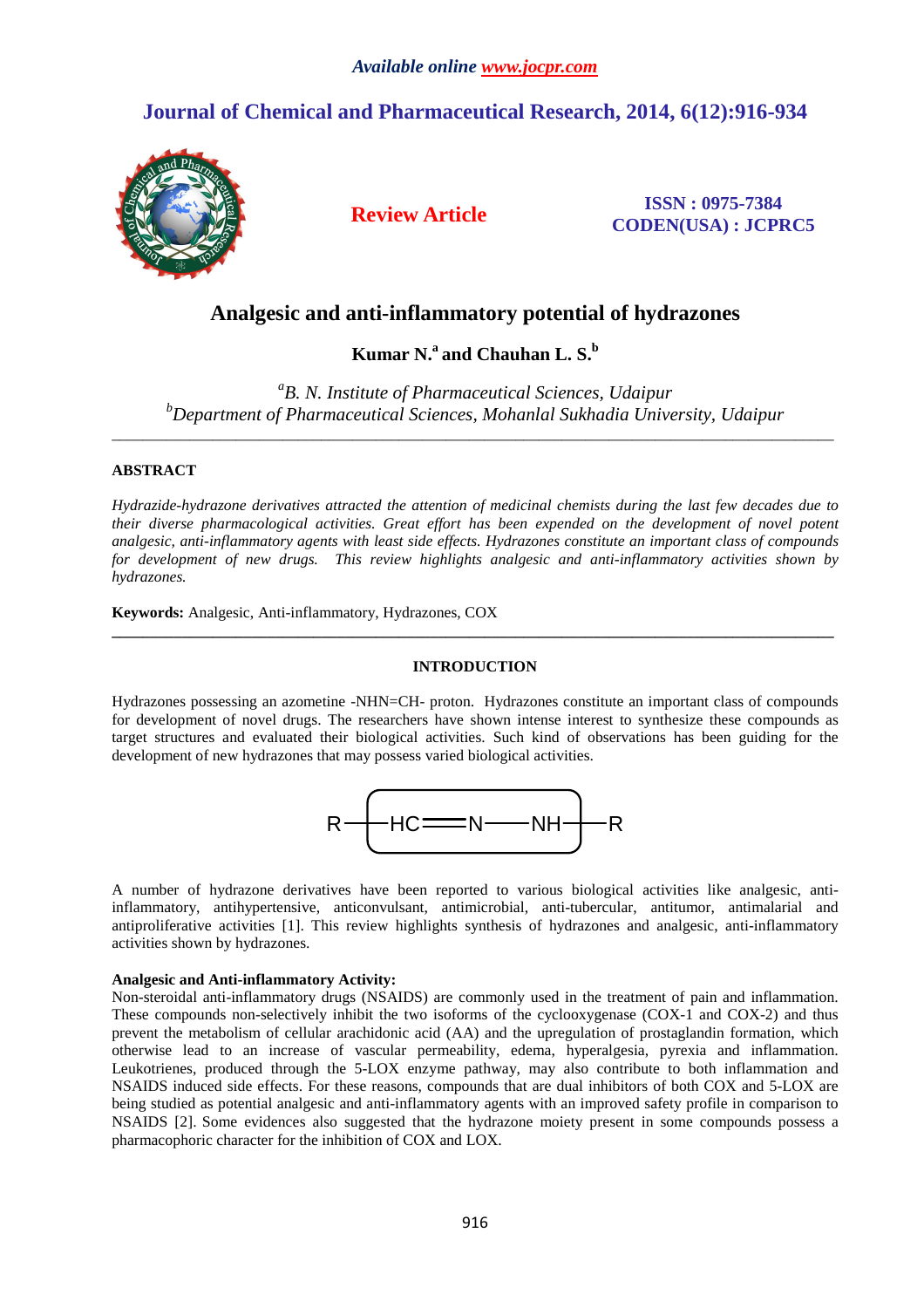Hydrazide derivatives of 2, 6-di-*tert*-butyl-*p*-benzoquinone were synthesized. Molecular docking calculations were performed using AutoDock-Vina software for binding study with COX-2 and 5-LOX enzymes. All the synthesized compounds as well as standard dual COX-LOX inhibitor Darbufelone compound were docked. The best binding energy was exhibited by *N'*-(3,5-di-*tert*-butyl-4-oxocyclohexa-2,5-dienylidene)picolinohydrazide **1a**. The potential of all synthesized compounds to inhibit COX-1, COX-2 isoforms and 5-LOX was determined on pure enzymes. Phenyl and 4-pyridyl hydrazide derivatives of 2, 6-di-*tert*-butyl-p-benzoquinone (**1b** and **1c)** exhibited most potent 5-LOX and COX-2 inhibitory activities [3].

*\_\_\_\_\_\_\_\_\_\_\_\_\_\_\_\_\_\_\_\_\_\_\_\_\_\_\_\_\_\_\_\_\_\_\_\_\_\_\_\_\_\_\_\_\_\_\_\_\_\_\_\_\_\_\_\_\_\_\_\_\_\_\_\_\_\_\_\_\_\_\_\_\_\_\_\_\_\_*



**1a (R=3-Pyridyl), 1b(R=Phenyl), 1c(R=4-Pyridyl)** 

Some *N*-aryl hydrazones and their 2,3-disubstituted-4-thiazolidinone derivatives were synthesized and evaluated for antioxidant, anti-inflammatory and analgesic activities. The anti-inflammatory activity of seventeen newly synthesized thiazolidinone compounds were evaluated by applying carrageenan-induced paw edema bioassay using Diclofenac as a reference standard and the analgesic activity of the above mentioned compounds was also evaluated by applying tail flick method. The analgesic activity study revealed that the compounds **2, 3g, 3h, 3i, 3k, 3l, 3n** and **3p** having 4-chloro-1-(3,4-dichlorophenyl)-1,2-dihydronaphthalene, 4-nitro phenyl, phenyl, biphenyl, pyridyl, 4 fluoro phenyl, 2-hydroxy phenyl, and 4-hydroxy-3-methoxy phenyl substituent's showed good activity compared to the standard drug pentazocin.

The compounds **3g, 3i, 3j, 3k, 3m** and **3p** containing 4-nitro phenyl, biphenyl, 4-methyl phenyl, pyridyl, 6-methoxy-2-naphthyl, and 4-hydroxy-3-methoxy phenyl substituent's, respectively, are the most potent agents of this series against rat-foot inflammation [4].



A new series of niflumic acid-based *N*-acylhydrazone derivatives were synthesized and evaluated for their antiinflammatory and analgesic activities. The anti-inflammatory activity of the compounds was studied using the carrageenan-induced rat paw edema assay. The analgesic activity of the compounds was studied using acetic acidinduced abdominal constriction test. Among them, 3-chlorophenyl **4d**, 3-pyridyl derivative **4o** and 4-pyridyl derivative **5f** exhibited the most potent anti-inflammatory activity relative to niflumic acid as the reference drug. Among substituted analog, 4-pyridyl (**4p** and **5f**) and 4-methoxyphenyl **4j** derivatives exhibited the most potent analgesic activity relative to the reference drug niflumic acid [5].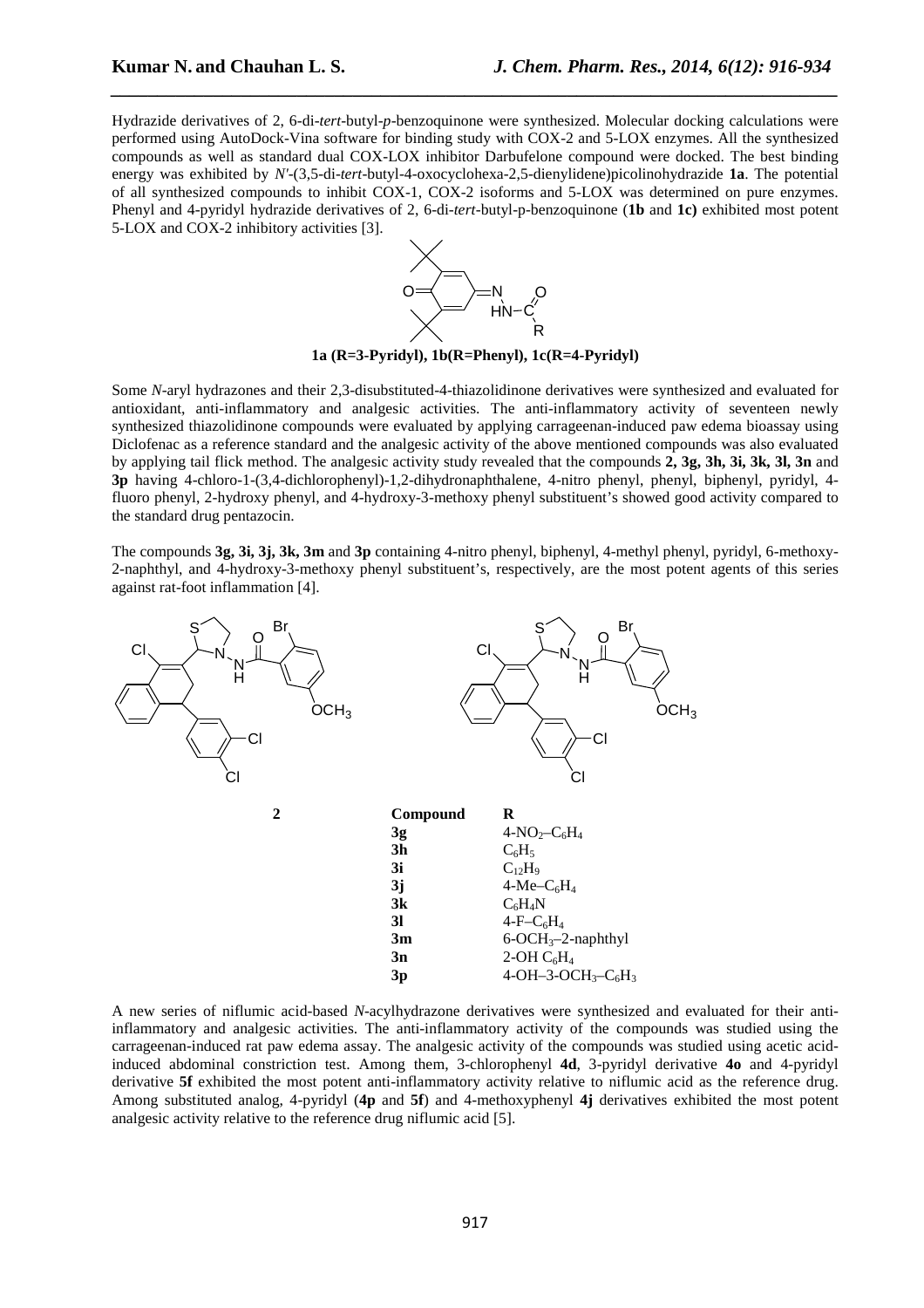

A series of substituted-*N'*-[(1*E*)-substituted phenylmethylidene] benzohydrazide analogs were synthesized and evaluated for their antioxidant, anti-inflammatory, and antimicrobial activity using different *in-vitro* models. The synthesized compounds were screened for anti-inflammatory activity using inhibition of albumin denaturation technique. It was found that **6a**, **6c**, **6d**, and **6e** compounds lead to considerable inhibition of denaturation. Out of these, **6e** was found as most active [6].



A series of benzothiazol-2-one derivatives was synthesized and screened for anti-inflammatory and analgesic agents. The carrageenan rat paw edema model of inflammation was used to evaluate the anti-inflammatory properties and the hot-plate test was performed on mice by using an electronically controlled hotplate of the synthesized compounds. The colorimetric COX (ovine) Inhibitor Screening Assay utilizes the peroxidase component of cyclooxygenase for *in-vitro* testing. The study revealed that the thiazolidinone derivative **7a** was the most potent antiinflammatory agent. Compound **7b** exhibited the highest analgesic activity. The ulcerogenic effect of some active anti-inflammatory and analgesic derivatives was evaluated. The best result was exhibited by compound **7b** which showed comparable activity to the standard drug Indomethacin.



 **7a (R=H), 7b(R=CH3) 8b** 

*In-vitro* inhibition of COX-1 and COX-2 enzyme experiment indicated that all compounds showed non-selective COX inhibitory activity. Among the tested compounds, the most interesting activity was found in compound **8b**: the percentage inhibition of COX-2 and COX-1 by compound 8b is 73.47 and 42.63 %, respectively [7].

A new series of 3-chloro-1-((2-(6-nitro-1*H*-indazol-1-yl)ethyl)amino)-4-(substituted phenyl)-2-azetidinones was synthesized. All the compounds were screened *in-vitro* for their antibacterial, antifungal and anti-tubercular activities against some selected microorganism and for their anti-inflammatory activity (*in-vivo*) against albino rats. Compounds **9b**, **9d**, **9f**, **9g**, **9h**, **9i** and **9j** displayed higher activities than the other compounds of the series. Compound **9i** (3-Nitrophenyl substituted) was found mast active compound and comparable to standard drug phenylbutazone [8].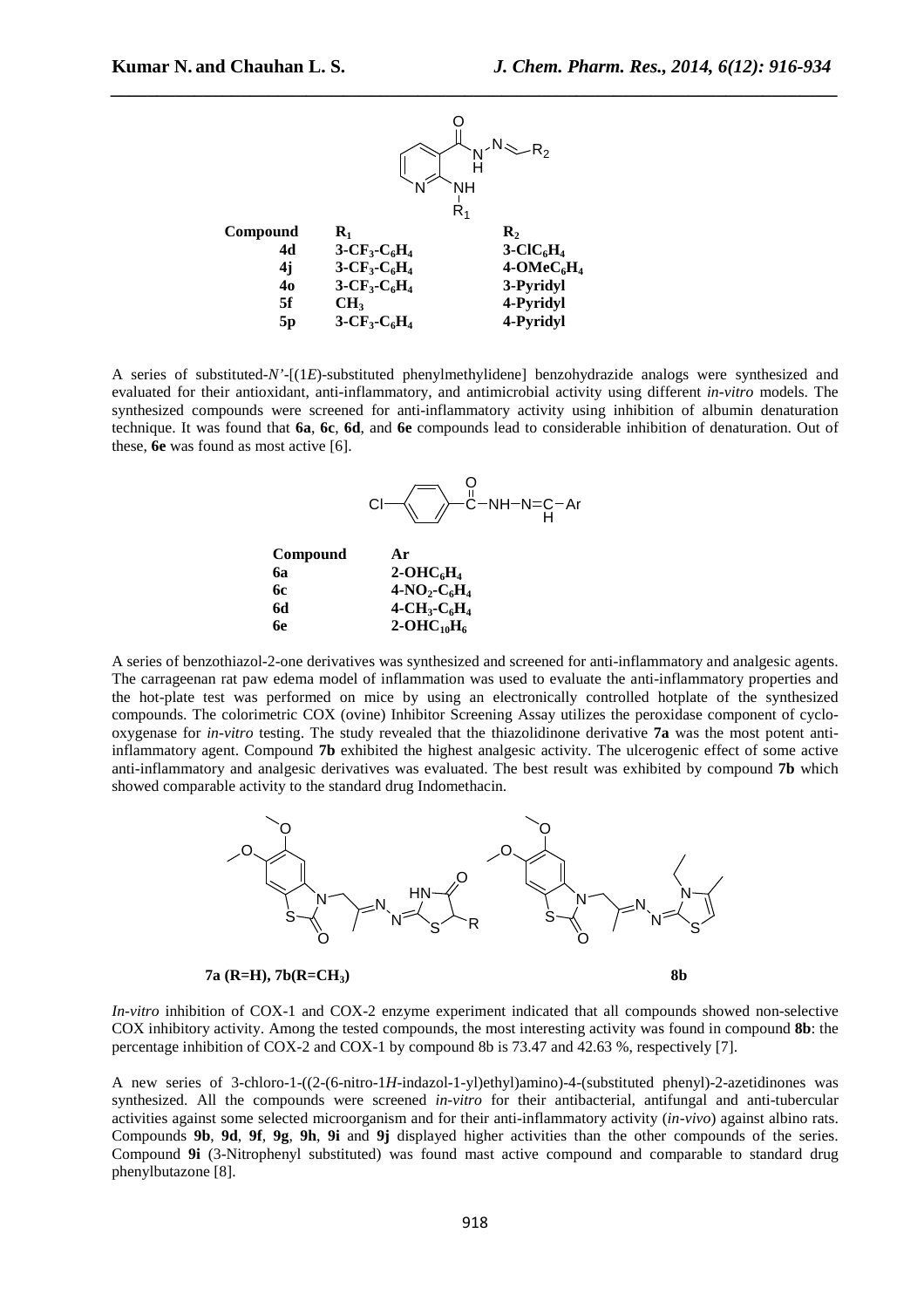

Venkateshwarlu, *et al*., (2012) investigated a different isatin derivatives for their anti-inflammatory, analgesic and antipyretic activity. Some Isatin-3-[N<sup>2</sup>-(2-benzalaminothiazol-4-yl)]hydrazones were taken and their antiinflammatory, analgesic and antipyretic activity was evaluated in animal models using indomethacin as a standard. Anti-inflammatory activity was determined by carrageenan induced rat paw edema model. Antipyretic activity was evaluated by Brewer's yeast induced pyresis model and measured reduction of rectal temperature. Eddy's hot plate method was employed for analgesic activity. All the compounds were screened, among the screened compounds **10D**, **10F**(5-methyl), **10H**(5-chloro) and **10J**(5-nitro) showed significant anti-inflammatory, analgesic and antipyretic activity when compared with the control group. These activities of isatin derivatives were found mainly due to substitution at  $5<sup>th</sup>$  position [9].



**10D (R=H), 10F(R=5-CH3), 10H(R=5-Cl) and 10J(R=5-NO2)** 

A series of 2-thienyl-3-substitued indole derivatives were synthesized. The prepared compounds were evaluated for their anti-inflammatory activity (against carrageenan induced edema in albino rats using indomethacin as a standard drug) and ulcerogenic effect. After 4 hrs from administration of the tested compounds, Compound **11a** was found to be more potent as an anti-inflammatory agent than indomethacin with less ulcerogenic effect. Compound **11a** might be a promising lead drug for development of anti-inflammatory drug having less ulcerogenic effect [10].



2-(Aryl)-5-(arylidene)-4-thiazolidinone derivatives were synthesized and screened for analgesic and antiinflammatory activity. Anti-inflammatory activity of all title compounds was carried out by carrageenan-induced rat paw edema test. Acetic acid-induced writhing model was employed to evaluate the analgesic activity. All synthesized 4-thiazolidinone derivatives were evaluated for anti-inflammatory activity and among them compounds **12l** and **12m** showed comparatively good percentage of inhibition of edema than the other synthesized compounds. The compounds **12h** and **12p** bearing two electron withdrawing groups i.e., chloro and nitro (**12h**) and fluoro and chloro (**12p**) were found to be most potent analgesic compounds [11].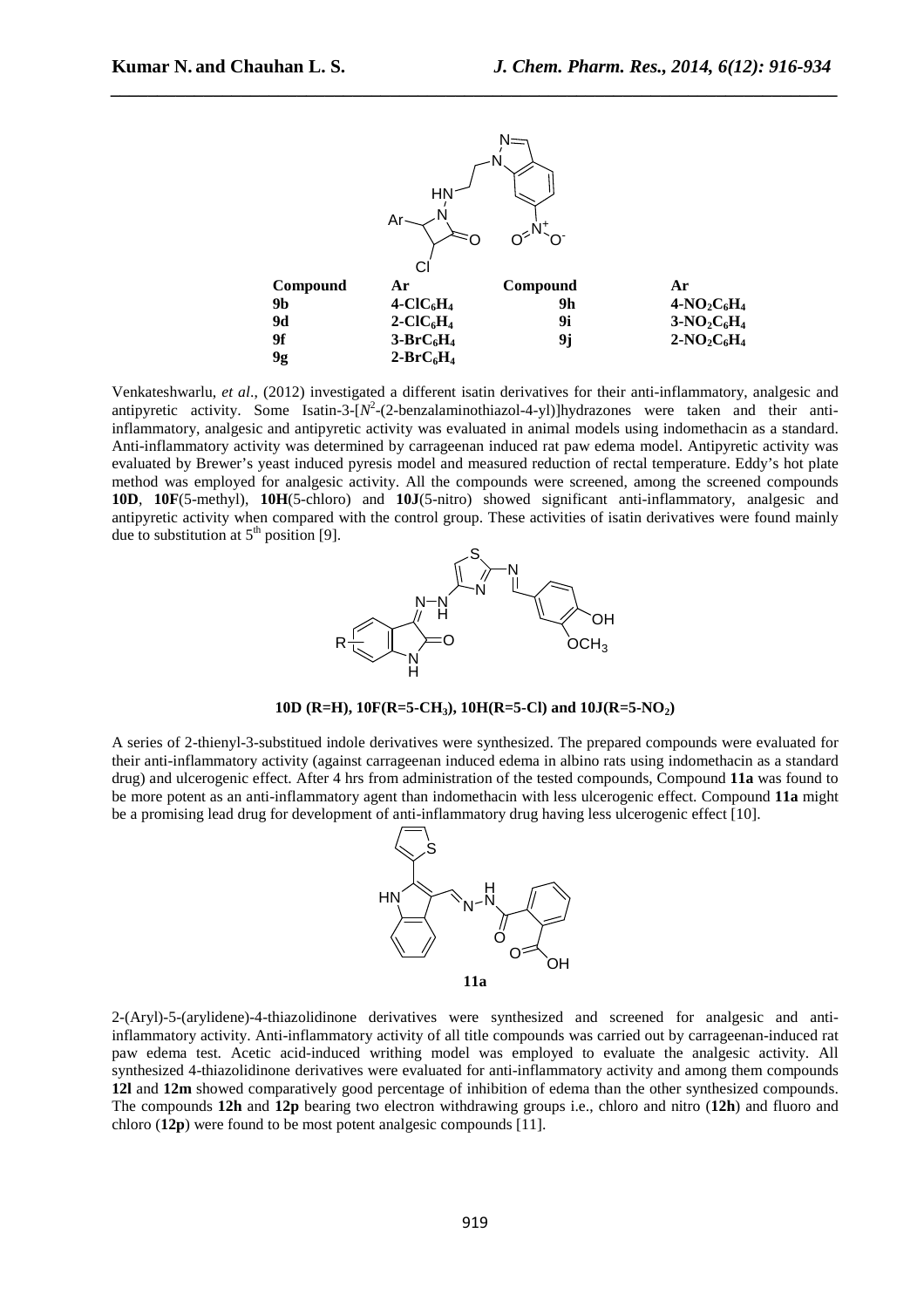

Hydrazide–hydrazones and their corresponding 3-acetyl-2,5-disubstituted-2,3-dihydro-1,3,4-oxadiazoles were synthesized and screened for antifungal, Cytotoxic, anti-inflammatory and antioxidant activity .



Anti-inflammatory activity was carried out by inhibiting NF-κB. Of the tested compounds, **13** (*p*-Fluorophenyl substituted) showed a strong inhibition of NF-jB-dependent transcription in SW1353 cells induced by phorbol myristate acetate (PMA) with  $IC_{50}$  values of 0.75 lg/ml, which was comparable with the activity of positive control, parthenolide (IC<sub>50</sub> of 0.68 lg/ml) [12].

Pharmacological screening for anti-inflammatory, analgesic activity of pyrazolyl derivatives were carried out along with molecular docking studies.



Analgesic and anti-inflammatory activity were evaluated using the tail immersion method and carrageenan-induced rat paw edema test respectively. Compounds **14e**, **14h**, **14j–m** and **14o** showed moderate but significant analgesic activity compared to the standard drug Diclofenac. In anti-inflammatory evaluation two pyrazole derivatives (**14h** and **14k**) were found to be almost equipotent with indomethacin throughout the study. The titled compounds were found to be non ulcerogenic indicated by their antiulcer activity. The docking studies of synthesised compounds in the active site of COX-2 was performed using dock simulation as incorporated in the MOE 2008.10. Docking studies of compound **14k** with a docked score of -11.192, which was found almost equal to indomethacin [13].

Docking, synthesis, and pharmacological investigation of novel substituted thiazole derivatives were carried out. Anti-inflammatory activity was evaluated by the carrageenan-induced paw edema test in rats and Analgesic activity was screened by acetic acid-induced writhing test.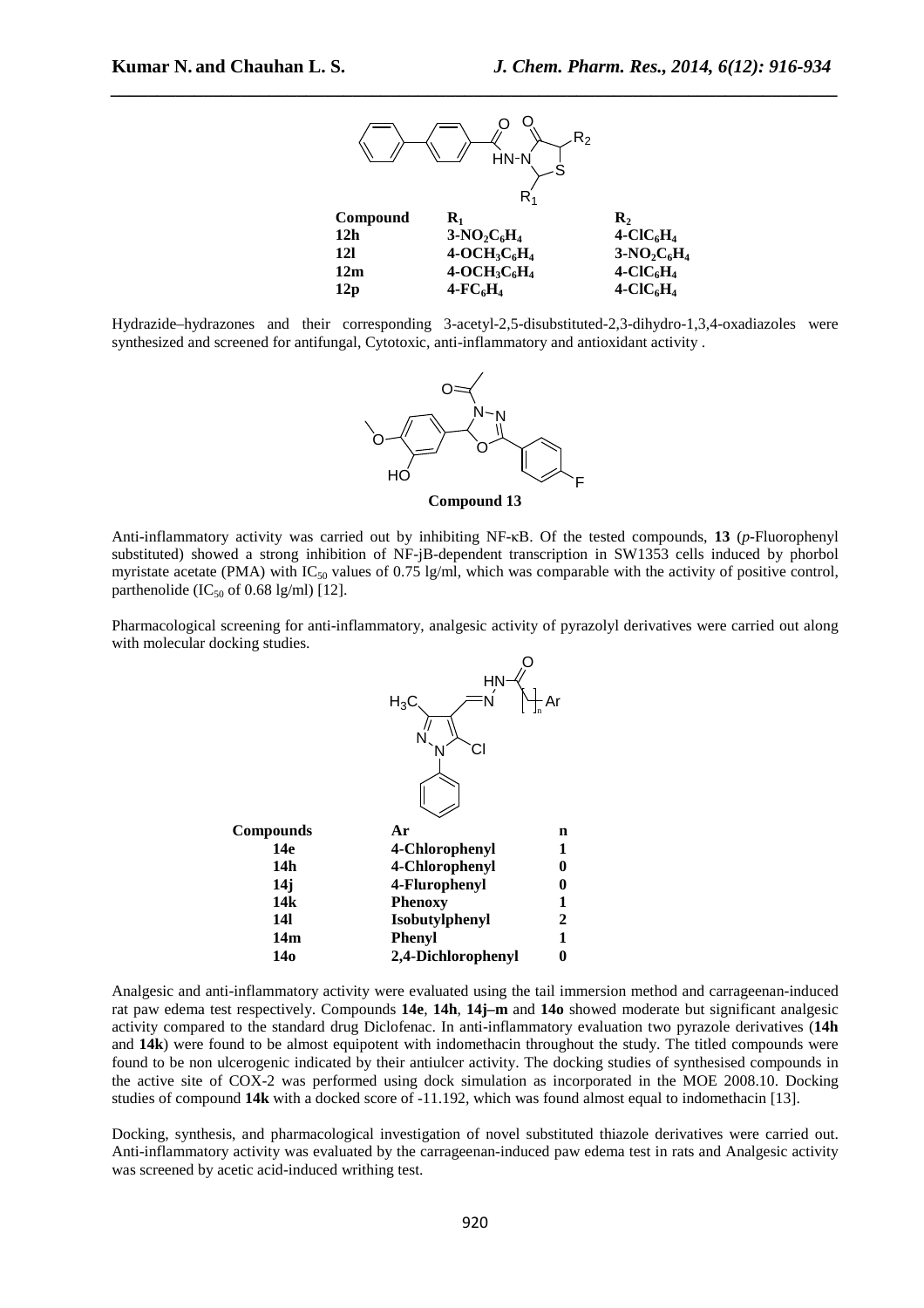.

Among all the synthesized compounds, those possessing 1, 3, 4-oxadiazole-2(3*H*)-thione (**15** and **16**) and pyrazole (**17** and **18**) at position 4 of thiazole exhibited more prominent and consistent anti-inflammatory activity than that of the standard drug diclofenac sodium. These compounds also showed significant analgesia in acetic acid-induced writhing test. The tested compounds showed one tenth of the ulcer index to that of reference diclofenac sodium at a dose of 25 mg/kg. These compounds exhibited quite less ulcerogenic index in the range of 0.44 to 0.62 whereas diclofenac sodium showed 4.67.

*\_\_\_\_\_\_\_\_\_\_\_\_\_\_\_\_\_\_\_\_\_\_\_\_\_\_\_\_\_\_\_\_\_\_\_\_\_\_\_\_\_\_\_\_\_\_\_\_\_\_\_\_\_\_\_\_\_\_\_\_\_\_\_\_\_\_\_\_\_\_\_\_\_\_\_\_\_\_*

In order to find out the interactions of designed target molecules on COX-2 enzyme, the docking study was carried out on VLife MDS 4.0 software using grid analysis-based batch docking. The compounds **15** and **16** exhibited good activities both *in silico* (docking) and *in vivo* studies. Docking study and *in vivo* results showed that these series of compounds possess good potential and can be further developed into a potent lead [14].



Synthesis, molecular modeling and anti-inflammatory screening of new 1,2,3-benzotriazinone derivatives were carried out. Some of the synthesized compounds were tested for anti-inflammatory activity using carrageenaninduced edema bioassay method in rats. Indomethacin was used as a reference standard in the assay. Celecoxib was additionally used as a second reference standard representing selective COX-2 inhibitor non-steroidal antiinflammatory agents. Molecular docking of the synthesized compounds into COX-2 enzyme was carried out using the AutoDock 4.2 software package. Among the tested compounds, the benzotriazinones linked to either thiadiazole (**19**) or oxadiazole (**20**) evoked the highest anti-inflammatory activity as well as the best binding profiles into the COX-2 binding site [15].



A series of novel N-(a-benzamido cinnamoyl) aryl hydrazone derivatives have been synthesized and screened for their anti-inflammatory and antioxidant activities. Of all the compounds screened, compound *N'*-(5-bromo-4 hydroxy-3-methoxybenzylidene)-2-(benzamido)-3-phenylacrylohydrazide (**21m**) shows anti-inflammatory activity (75%) which is equivalent to that produced by the same dose (100 mg/kg) of phenylbutazone (74%). Compound *N*'- (4-hydroxy-3-methoxy benzylidene)-2- (benzamido)-3-phenyl-acrylohydrazide (**21l)**, shows good anti-inflammatory and antioxidant activity [16].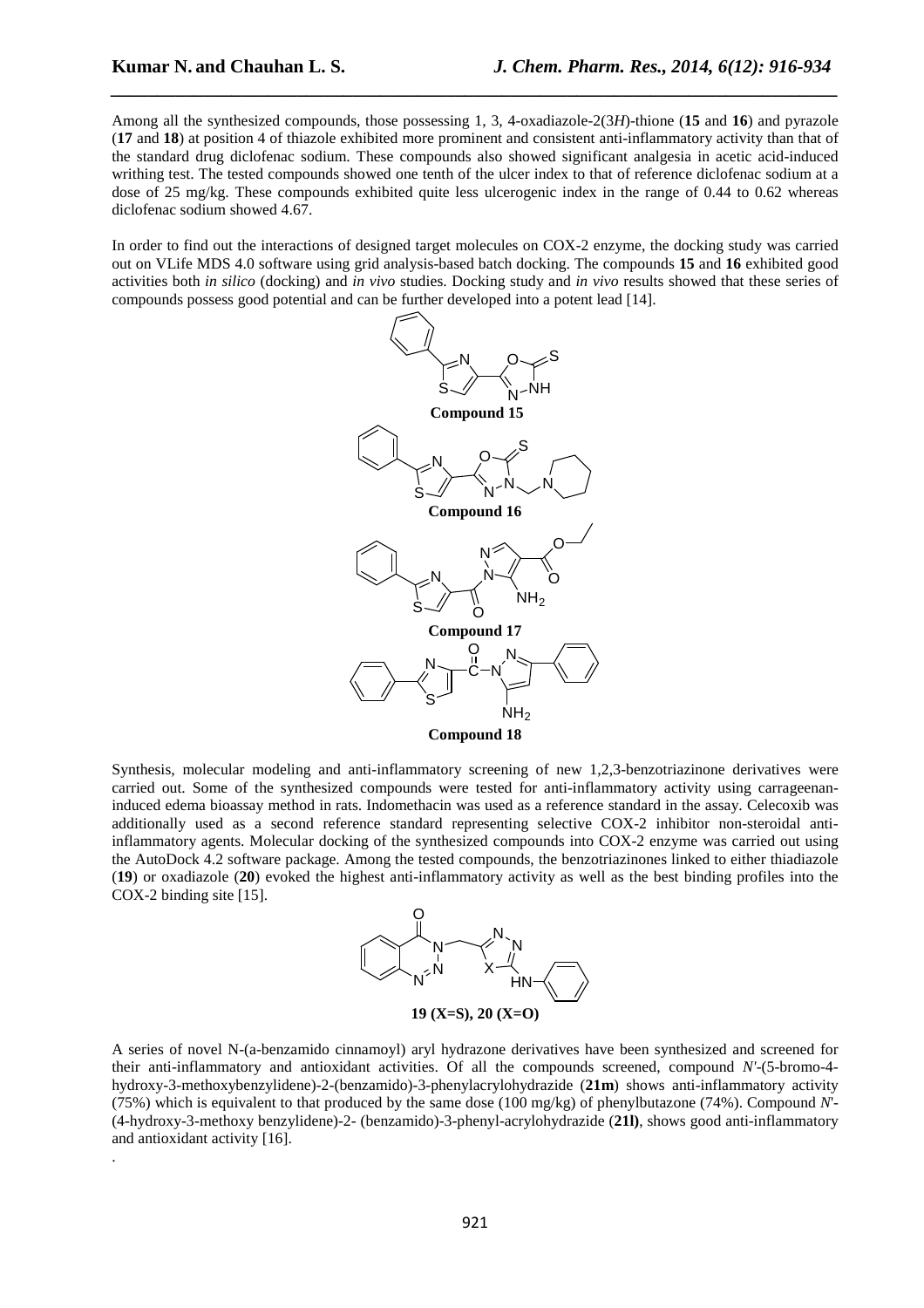.

.



Salicylaldehyde 2-chlorobenzoyl hydrazone (**22**), salicylaldehyde 4-chlorobenzoyl hydrazone (**23**) and their complexes with zinc were evaluated in animal models for peripheral and central nociception and acute inflammation. It was studied that all compounds significantly inhibited acetic acid-induced writhing response. All compounds showed levels of inhibition of zymosan-induced peritonitis which is comparable or superior to indomethacin, indicating an expressive anti-inflammatory profile [17].



A series of novel acyl-hydrazones bearing 2-aryl-thiazole moiety were synthesized by the condensation between derivatives of 4-[2-(4-methyl-2-phenyl-thiazole-5-yl)-2-oxo-ethoxy]-benzaldehyde and 2, 3 or 4-(2-aryl-thiazol-4 ylmethoxy)-benzaldehyde, respectively and different carboxylic acid hydrazides. Various substituted 2-aryl-thiazole hydrazone derivatives were synthesized and screened for their anti-inflammatory potential. Compounds **23, 24, 25, 26** showed to have a good inhibitory effect on the acute phase marrow response, by reducing the absolute leukocytes count due to the lower neutrophils percentage. Compound **23**, which has 2-phenyl-thiazole and [2-(4-methylphenyl)- 4-methylen]-thiazole hydrazine moieties in its structure, proved to be a more active inhibitor of the marrow acute phaseresponse than Meloxicam [18].



New arylhydrazone derivatives and a series of 1,5-diphenyl pyrazoles were designed and synthesized from 1-(4 chlorophenyl)-4,4,4-trifuorobutane-1,3-dione. The newly synthesized compounds were investigated *in vivo* for their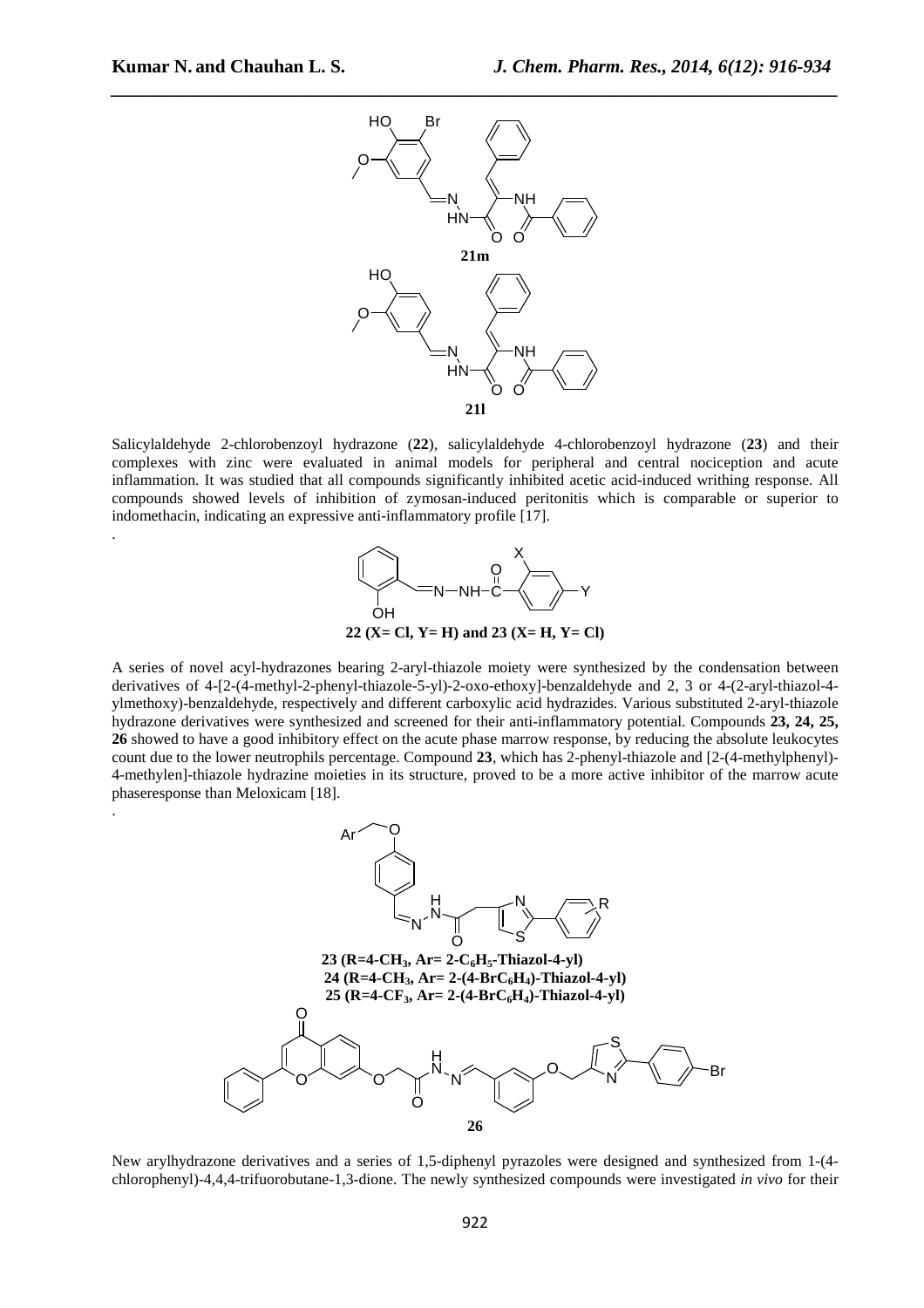anti-inflammatory activities using carrageenan-induced rat paw oedema model. Moreover, they were tested for their inhibitory activity against ovine COX-1 and COX-2 using an *in-vitro* cyclooxygenase (COX) inhibition assay. Some of the new compounds (**27a, 27b** and **27c**) showed a reasonable in vitro COX-2 inhibitory activity. A virtual screening was carried out through docking the designed compounds into the COX-2 binding site to predict if these compounds have analogous binding mode to the COX-2 inhibitors. Docking study of the synthesized compounds **27a, 27b** and **27c** into the active site of COX-2 revealed a similar binding mode to SC-558, a selective COX-2 inhibitor [19].

*\_\_\_\_\_\_\_\_\_\_\_\_\_\_\_\_\_\_\_\_\_\_\_\_\_\_\_\_\_\_\_\_\_\_\_\_\_\_\_\_\_\_\_\_\_\_\_\_\_\_\_\_\_\_\_\_\_\_\_\_\_\_\_\_\_\_\_\_\_\_\_\_\_\_\_\_\_\_*



Some triazole, triazolothiadiazole, and triazolothiadiazine derivatives were synthesizes and screened for Antiinflammatory, Analgesic and Antibacterial activity. The anti-inflammatory activity of final compounds was determined according to the paw induced edema method. Indomethacin was used as a comparator and reference drug. The analgesic activity was determined in mice using the hot-plate method, in comparison with indomethacin as a reference drug. Compounds **28a, 28b, 28d, 28e,** and **28f** were the most active anti-inflammatory agents with a long duration of action. In the analgesic activity, compounds **28c, 28d** and **28e** were the most active compounds when they contained *p*-Cl, *p*-Br, or *p*-OMe moieties, respectively in their structures [20].



Benzimidazo-1,2,4-triazole derivatives were synthesized and evaluated for antimicrobial and anti-inflammatory activity. Three new series of *N`*-(aryl or heteroarylmethylidene)-2-(1*H*-1,2,4-triazolo[2,3-a]benzimidazol-2 ylsulfanyl) acetohydrazides, *N`*-(α-arylethylidene)-2-(1*H*-1,2,4-triazolo[2,3-a]benzimidazol-2-ylsulfanyl) acetohydrazides and 2-({[5-(alkyl oraralkylsulfanyl)-1,3,4-oxadiazol-2-yl]methyl}sulfanyl)-1*H*-1,2,4-triazolo[2,3 a]benzimidazoles were synthesized. The anti-inflammatory activity of the synthesized compounds was evaluated according to the carrageenan induced paw edema method in comparison to indomethacin as a reference drug. Compounds **29a, 29c** and **29d** were found to be more active than indomethacin giving 107-113% anti-inflammatory activity at 5 hrs. Docking studies of the inhibitor were performed by MOE (Molecular Operating Environment) using COX enzyme. The molecular modeling studies of the examined compound **29c** indicated that the compound was probably non selective anti-inflammatory agent [21].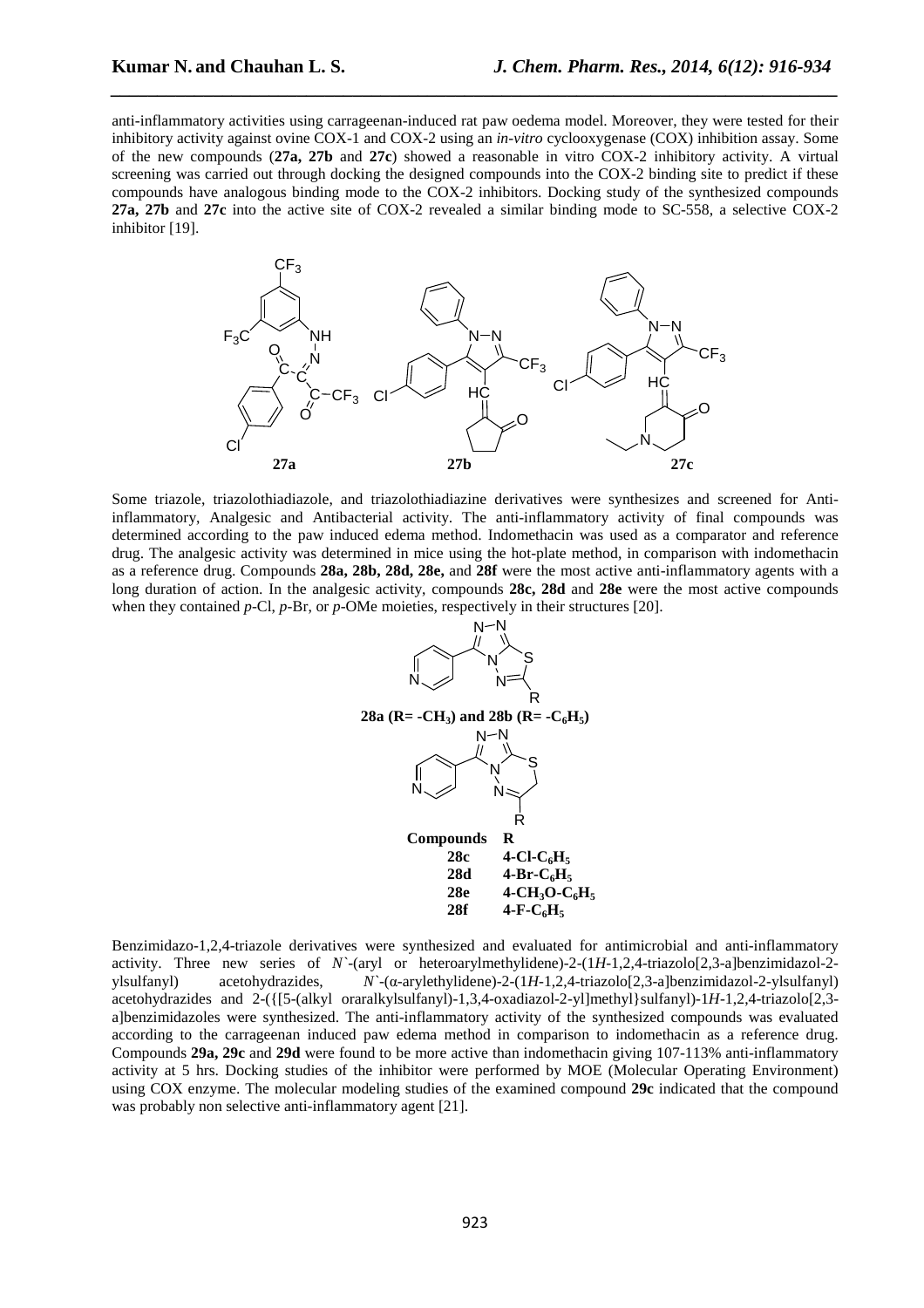

**29a (R=H), 29c (R=Cl) and 29d (R= OCH3)** 

Some new biphenyl-4-carboxylic acid 5-(arylidene)-2-(aryl)-4-oxothiazolidin-3-yl amides have been synthesized and evaluated for anti-inflammatory activity. All compounds were screened for anti-inflammatory activity employing carrageenan test at the dose of 10 mg/kg and exhibited significant activities. The compound **30i**, with a substitution of bromine on both the aromatic rings, was found to be the most potent anti-inflammatory agent [22].



5-Substituted-3-pyridine-1, 2, 4-triazoles were synthesized and tested for antibacterial, antifungal and antiinflammatory activity. In *in-vivo* antiinflammatory activity, among the selected synthesized compounds **31** and **32** showed good activity. They also screened all selected compounds for ulcerogenic adverse effect at 200mg/kg dose level. After microscopic examination, no ulceration risk was seen in selected compounds which have triazole moiety in their structure [23].



A series of novel 'chalconylsemicarbazide' derivatives was synthesized. The synthesized compounds were evaluated for their analgesic and anti-inflammatory activities. Most of the compounds were found to be more or comparable potent than the reference standard drugs. Based on the pharmacological screening results 1-(1,5-diphenylpenta-2,4 dienylidene)-4-(2-nitrophenyl) semicarbazide (34) was the most active lead compound [24].



Hydrazone derivatives of quinoxalinone were synthesized and evaluated for antimicrobial and anti-inflammatory agctivity. Quinoxalinone derivatives was synthesized by the condensation of 1,2-diaminobenzene with αketoglutaric acid to yield 3-(3-oxo-3,4-dihydroquinoxalin-2-yl) propionic acid and then treated with hydrazine hydrate to yield its hydrazones. This was further reacted with substituted aromatic aldehydes to produce hydrazone derivatives of quinoxalinone. These hydrazones derivatives were evaluated for antiinflammatory activity, and among them only compounds having the methoxy group at the para position, i.e. **35f** and **35p**, showed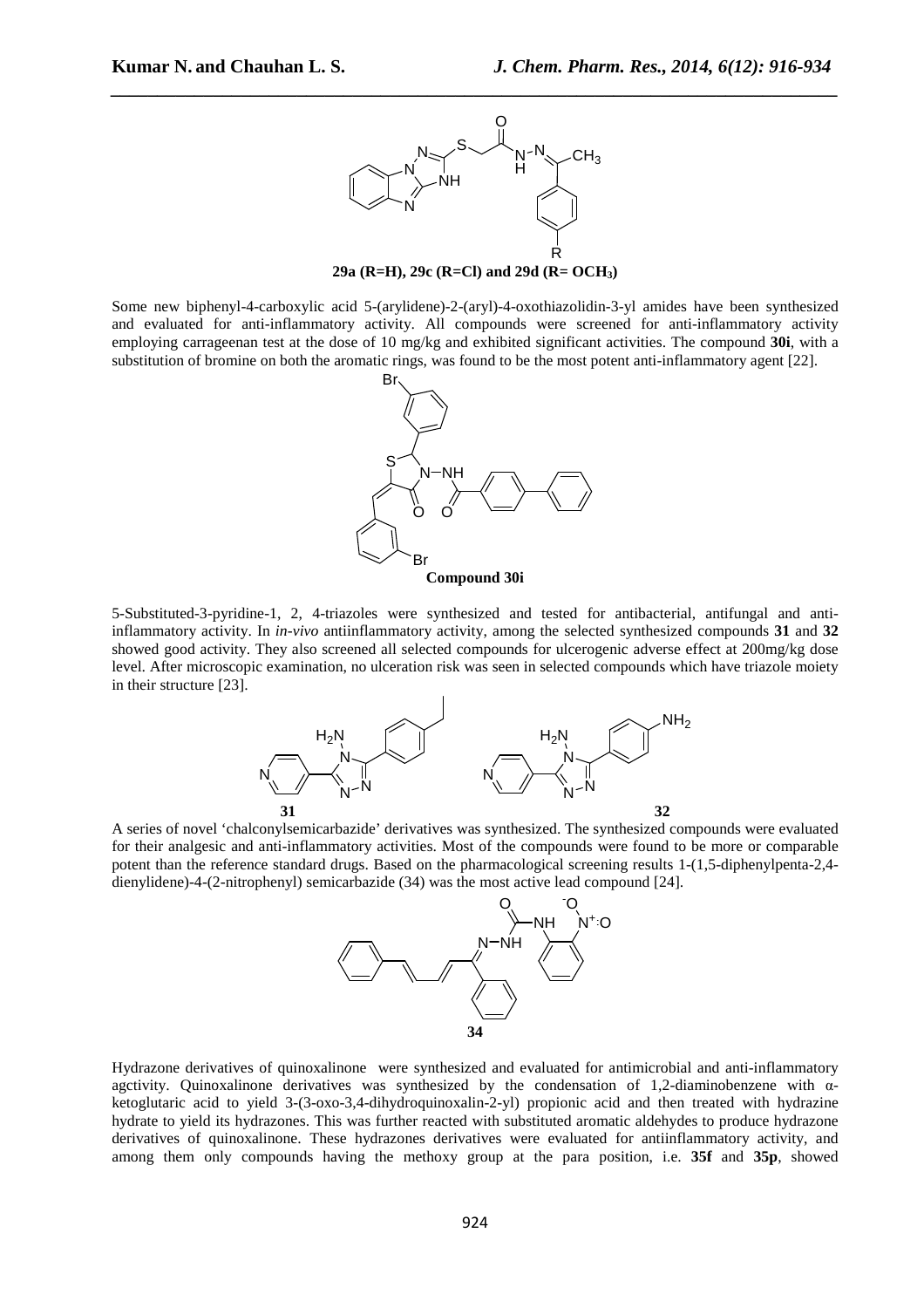comparatively good percentage of inhibition of edema than the other synthesized compounds. Compounds **35f** and **35p** were further tested for ulcerogenic activity and found to have 'zero' ulcerogenic index [25].

*\_\_\_\_\_\_\_\_\_\_\_\_\_\_\_\_\_\_\_\_\_\_\_\_\_\_\_\_\_\_\_\_\_\_\_\_\_\_\_\_\_\_\_\_\_\_\_\_\_\_\_\_\_\_\_\_\_\_\_\_\_\_\_\_\_\_\_\_\_\_\_\_\_\_\_\_\_\_*



A series of substituted Hydrazone and Quinoxaline derivatives have been synthesized and have been screened for their antibacterial activity*.* Some of the compounds have been screened for anti-inflammatory activity against the carageenan induced rat paw edema in albino wistar rats. Compound **36, 37** and **38** exhibited highly significant antiinflammatory activity [26].



A series of 1,2,4-triazine derivatives were synthesized and evaluated for their anti-anxiety and anti-inflammatory activities. All the compounds were evaluated for anti-inflammatory activity by carageenan induced rat paw edema method. The study revealed that among all compounds only **39, 40** and **41** were found to be the most potential derivatives with % inhibition of 88.23, 84.88 and 91.28, respectively, while the reference drug indomethacin showed 79.28% inhibition [27].



**39** (Ar=4-OH-C<sub>6</sub>H<sub>4</sub>), 40(Ar=4-OCH<sub>3</sub></sub>·C<sub>6</sub>H<sub>4</sub>) and 41(Ar=3,4,5-(OCH<sub>3</sub>)<sub>3</sub>·C<sub>6</sub>H<sub>2</sub>)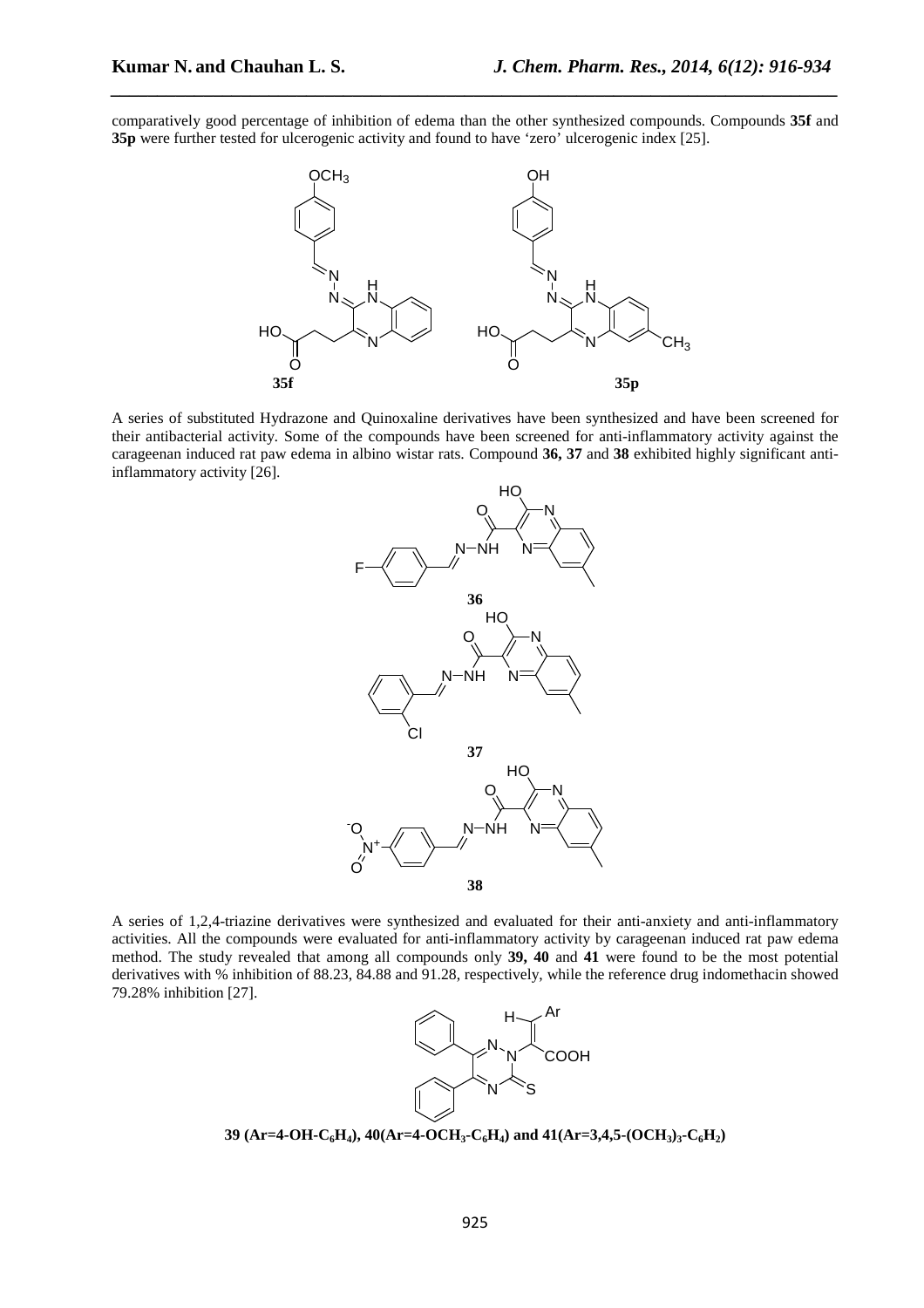New 6-substituted-3(2*H*)-pyridazinone-2-acetyl-2-(p-substituted benzal)hydrazone derivatives were synthesized as analgesic and anti-inflammatory agents. Analgesic activity evaluation was carried out using phenylquinone-induced writhing assay. 6-[4-(3-Chlorophenyl)piperazine]-3(2*H*)-pyridazinone-2-acetyl-2-benzal hydrazone **42a**, 6-[4-(4 chlorophenyl)piperazine]-3(2*H*)-pyridazinone-2-acetyl-2-benzal hydrazone **42b** and 6-[4-(pyridyl)piperazine]- 3(2*H*)-pyridazinone-2-acetyl-2-benzal hydrazone **42c** derivatives have been shown better analgesic activity than reference compound ASA. The anti-inflammatory activity evaluation was carried out using carrageenin-induced paw oedema assay, and compounds **42a**, **42b** and **42c** exhibited good anti-inflammatory activity. Anti-inflammatory activity of 6-[4-(3-chlorophenyl)piperazine]-3(2*H*)-pyridazinone-2-acetyl-2-benzal hydrazone **42a** has been found slight superior to that of indomethacin although itwas tested at a dosage much higher than indomethacin.

*\_\_\_\_\_\_\_\_\_\_\_\_\_\_\_\_\_\_\_\_\_\_\_\_\_\_\_\_\_\_\_\_\_\_\_\_\_\_\_\_\_\_\_\_\_\_\_\_\_\_\_\_\_\_\_\_\_\_\_\_\_\_\_\_\_\_\_\_\_\_\_\_\_\_\_\_\_\_*





Synthesis and pharmacological screening of a series of S-substituted phenacyl 1,3,4-oxadiazoles and Schiff bases derived from 2-[(2,6-dichloroanilino)phenyl] acetic acid (diclofenac acid) are described. The 1,3,4-oxadiazoles and diclofenac moieties are important because of their versatile biological actions. In the present studies, the oxadiazole system has been functionalized onto the diclofenac acid moiety and 18 compounds in this series were synthesized. These compounds were tested in vivo for their anti-inflammatory activity. The compounds, which showed significant activity (comparable to the standard drug diclofenac sodium), were screened for their analgesic activity and to check their ability to induce ulcers by ulcerogenicity and histopathology studies. Eight new compounds, out of 18, were found to have significant anti-inflammatory activity in the carrageenan induced rat paw oedema model, with significant analgesic activity in the acetic acid induced writhing model with no ulcerogenicity. The compounds, which showed negligible ulcerogenic action, also showed promising results in histopathology studies, that is, they were found to be causing no mucosal injury [28].



A series of 3*H*-quinazolin-4-ones was synthesized in order to obtain new compounds with potential analgesic and anti-inflammatory activity. Some compounds were evaluated for their analgesic and anti-inflammatory activities by writhing and carrageenan-induced rat paw edema tests, respectively. The best dual analgesic / anti-inflammatory relative activity was observed with compounds **45, 46, 47, 48** and **49** [29].

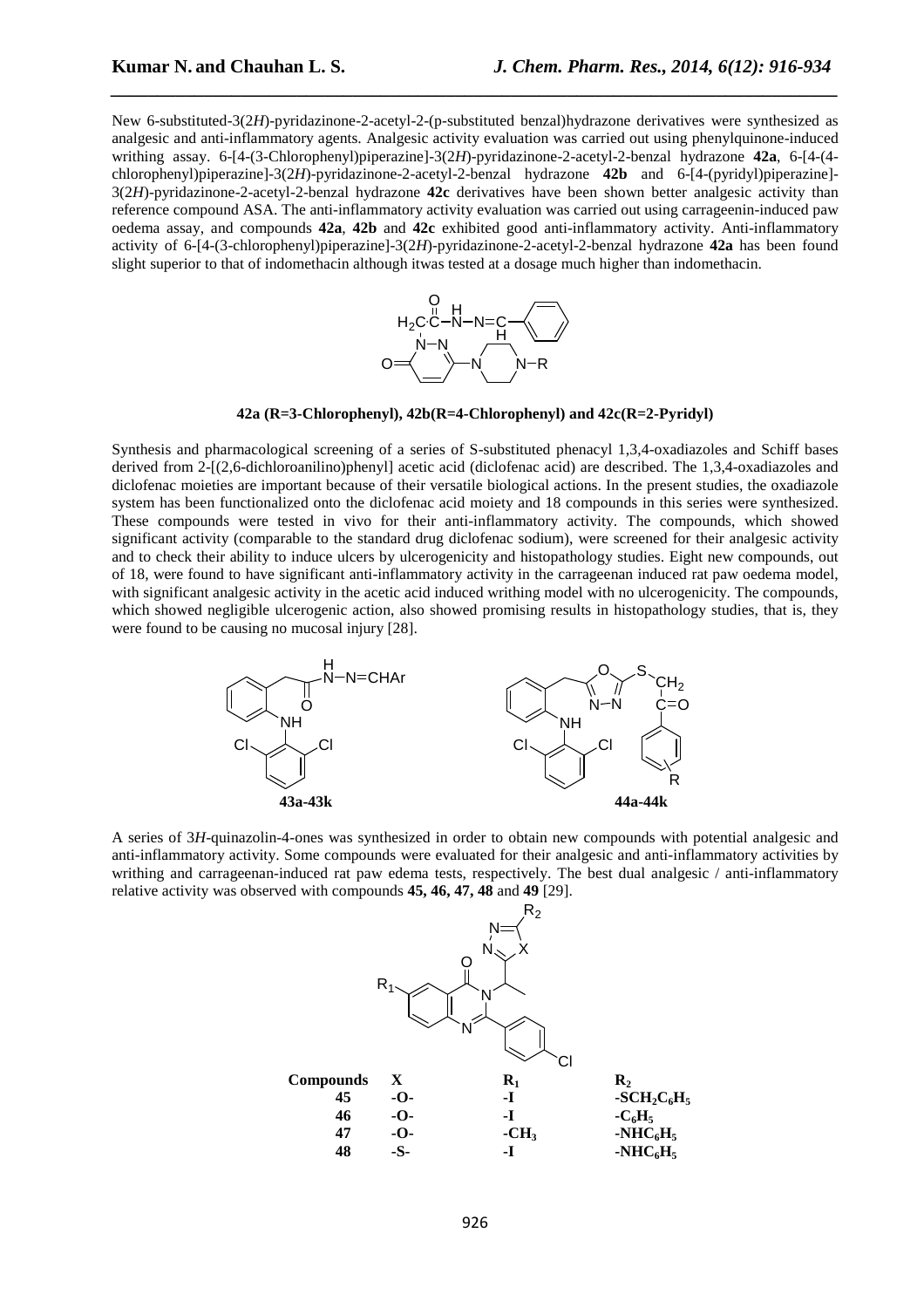

New imidazolyl acetic acid derivatives were synthesized and screened for antiinflammatory and analgesic activities. Synthesized compounds were evaluated for their anti-inflammatory activity against carrageenan induced rat paw edema and their analgesic activity using the writhing test in albino mice. Compounds **50, 51, 52, 53** exhibited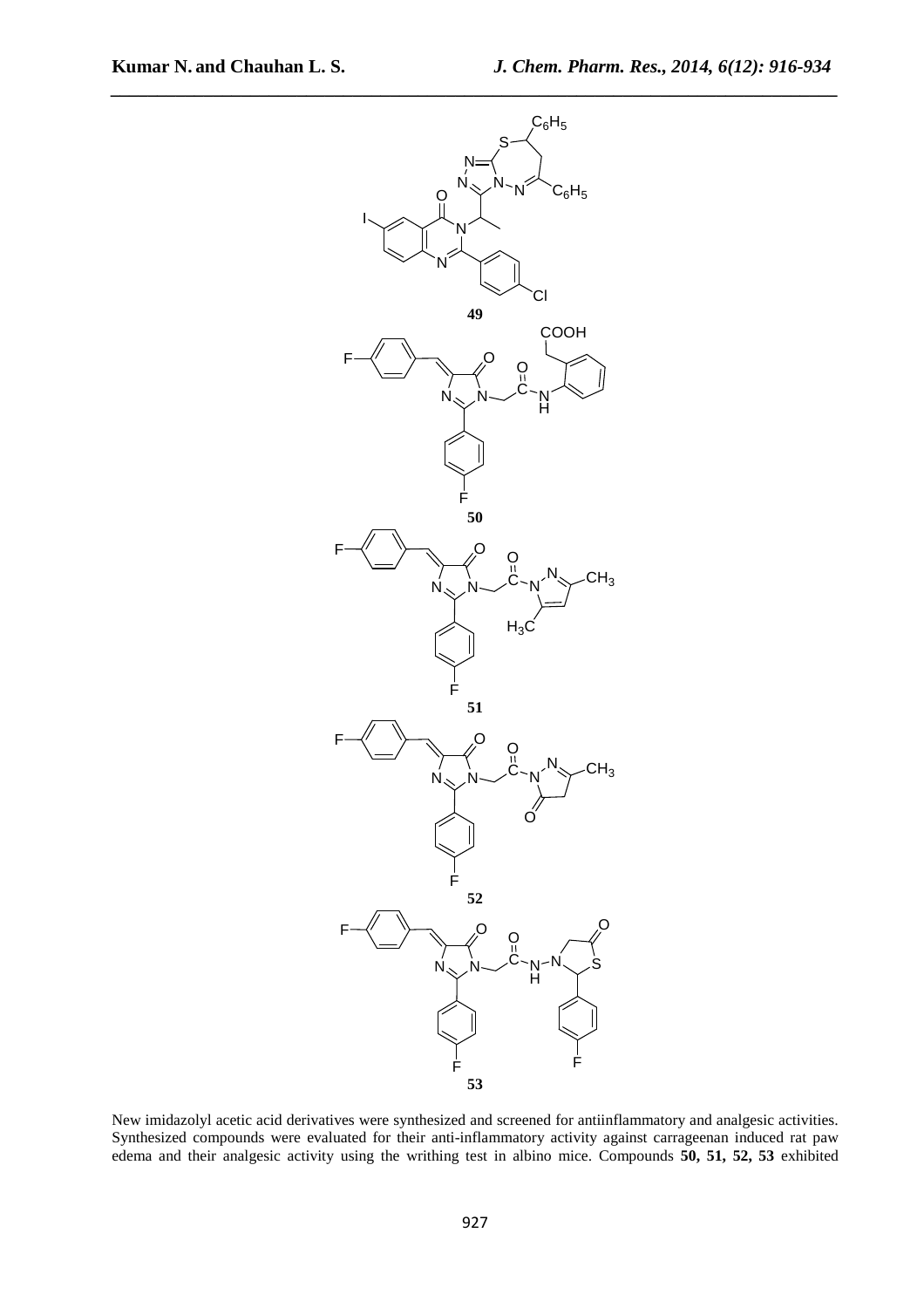maximum anti-inflammatory activity, and all the compounds inhibited writhing, with **52** and **53** being two times more effective than the reference standard [30].

*\_\_\_\_\_\_\_\_\_\_\_\_\_\_\_\_\_\_\_\_\_\_\_\_\_\_\_\_\_\_\_\_\_\_\_\_\_\_\_\_\_\_\_\_\_\_\_\_\_\_\_\_\_\_\_\_\_\_\_\_\_\_\_\_\_\_\_\_\_\_\_\_\_\_\_\_\_\_*

1-Acylthiosemicarbazides, 1,2,4-triazole-5(4*H*)-thiones, 1,3,4-thiadiazoles and hydrazones containing 5-methyl-2 benzoxazolinones were prepared and screened for analgesic-anti-inflammatory and antimicrobial activities. The analgesic activity of the compounds was studied by using both the acetic acid-induced writhing test and hot plate test in mice. The analgesic effects of **54a, 55c** and **55d** were higher than those of both morphine and aspirin. Additionally, these studies showed that the most potent analgesic agent **55d** carries methyl substituent at the phenyl ring of the hydrazone group [31].



Synthesis of new 3-substituted indole derivatives was carried out and evaluated for anti-inflammatory and analgesic activity. The activity of the newly synthesized compounds compared to indomethacin as a reference was measured before and 4h after carrageenan injection. The analgesic activity (antinociceptive) of the synthesized compounds was also investigated. It was assessed by two different models: the acetic acid-induced writhing test and the hotplate test. 3-(3-Indolyl)thiophene derivative **56a**, analogue of tenidap, was the most potent anti-inflammatory compound [32].



A number of amidine derivatives (3a–i) were synthesized by condensation of cyanopyridine and cyanopyrazine with sulfonylhydrazides in the presence of sodium methoxide. 2-Acetylpyridine and 4-acetylpyridine were condensed with sulfonylhydrazides by microwave irradiation in solid phase to give corresponding hydrazones. Antiinflammatory activity evaluation was carried out using carrageenin-induced paw oedema assay and compounds **57e, 57f** and **58e** exhibited good anti-inflammatory activity i.e. 52%, 37% and 38% at 50 mg/kg po, respectively. Analgesic activity evaluation was carried out using acetic acid writhing assay and compounds **57a, 57c, 57e** and **58f** showed good analgesic activity, that is, 50%, 50%, 50% and 60% at 50 mg/kg po, respectively [33].



**57c R= -OCH3, R1= 2-pyridyl 57e R= -CH**<sub>3</sub>**, R**<sub>1</sub>= 4-pyridyl **57f R= -OCH3, R1= 2-pyridyl**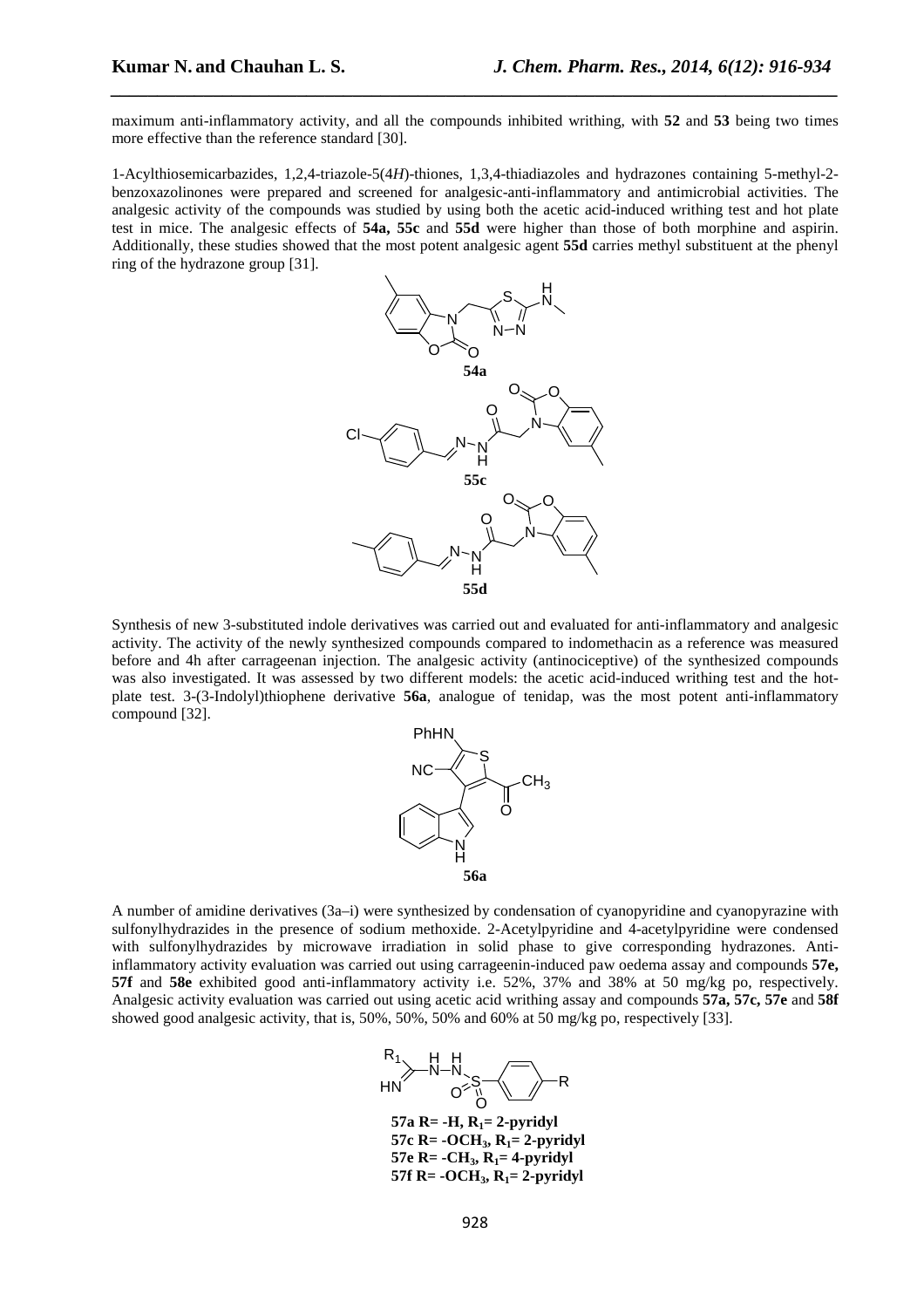

**58e R= -H,**  $R_1 = 2$ **-pyridyl,**  $R_2 = 3$ **-indolyl 58f R= -CH**<sub>3</sub>**, R**<sub>1</sub>= 2-pyridyl, R<sub>2</sub>= 3-indolyl

Synthesis, analgesic and antipyretic activity of 2-(antipyrin-4-yl)hydrazones of 1,2,3-triketones and their derivatives were carried out. The analgesic activity was studied using conventional test for acetate-induced convulsions. The antipyretic properties were studied in a group of male white mongrel rats with a model fever induced by the intravenous injections of pyrogenal. It was established that 1,2,3-triketone 2-(antipyrin-4-yl)hydrazones (**59a** and **59b**) exhibit analgesic activity comparable with that of analgin [34].



**59a** ( $R = -CH_3$ ) and **59b**( $R = -H(CF_2)_2$ )

A series of N-Arylhydrazone derivatives of mefenamic acid were synthesized in order to obtain new compounds with potential analgesic and anti-inflammatory activity. Most of the synthesized compounds induced significant reduction in the writhing response when compared to control. Among them, compounds **60, 61, 62, 63, 64, 65** and **66** were significantly more potent than mefenamic acid in the writhing test. The anti-inflammatory activity of these seven compounds were evaluated and compounds **60, 61, 62, 63** and **64** showed significant anti-inflammatory activity in comparison to control but their effect was weaker than mefenamic acid [2].



Six derivatives of the general formula 2- or 4-(7-trifluoromethylquinolin-4-ylamino) benzoic acid N0- (nitrooxyacetyl or propionyl) hydrazide and an oxime of the formula 1-[4-(7-trifluoromethylquinolin-4 ylamino)phenyl]ethanone oxime were synthesized and tested for their in vivo anti-inflammatory, analgesic, and ulcerogenic properties. Compound 2-(7-trifluoromethylquinolin-4-ylamino)benzoic acid N'-(2-nitrooxy propionyl)hydrazide (**67**) showed an anti-inflammatory activity comparable to that of indomethacin in the carrageenan-induced rat paw edema test, and equipotency to glafenine in the acetic acid mice induced writhing model at 100 mg/kg p.o., respectively [35].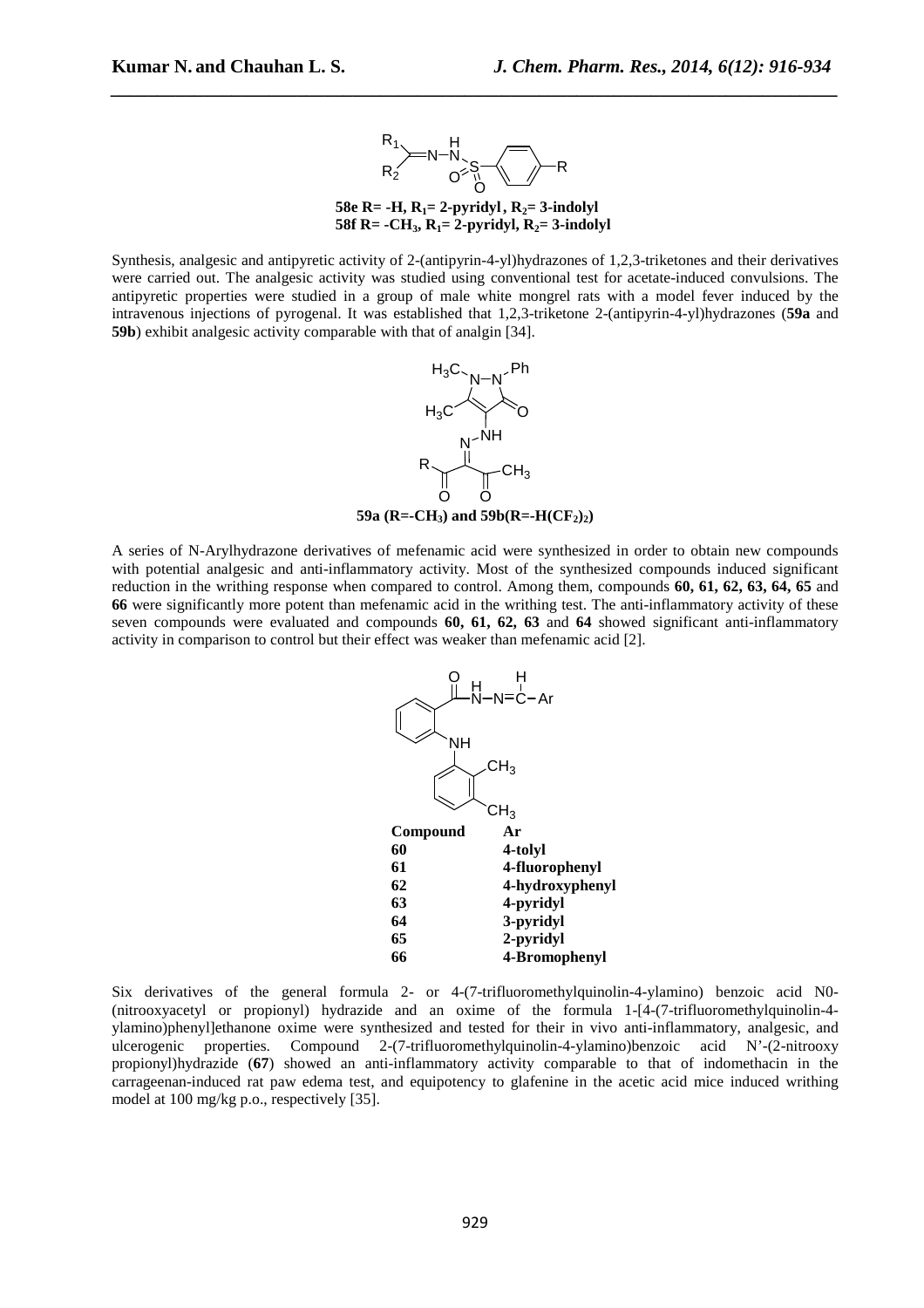

A series of novel 2-benzylamino-3-substituted quinazolin-4(3*H*)-ones have been synthesized by treating 3-amino-2 benzylamino quinazolin-4(3*H*)-one, with different aldehydes and ketones. The starting material 3-amino-2 benzylamino quinazolin-4(3*H*)-one was synthesized by nucleophilic substitution of thiomethyl group of 3-amino-2 methylthio quinazolin-4(3*H*)-one by benzylamine. The title compounds were investigated for analgesic and antiinflammatory activities. The compounds **68, 69** and **70** showed more potent anti-inflammatory activity than diclofenac sodium. All the test compounds exhibited significant analgesic activity, whereas the compound **70** is equipotent with diclofenac sodium [36].



Schiff bases and phenyl hydrazone of isatins were prepared by reacting isatin and the appropriate aromatic primary amine/hydrazines. A new series of the corresponding N-mannich bases were synthesized by reacting them with formaldehyde and diphenylamine. The compounds were screened for analgesic, anti-inflammatory and antipyretic activity. 1-Diphenylaminomethyl-3-(1-naphthylimino)-1,3-dihydroindol-3-one (**71**), 3-(1-naphthylimino)- 5-bromo-1,3-dihydroindol-2-one (**72**) and 1-diphenylaminomethyl-3-(4-methylphenylimino)-1,3-dihydroindol-3-one (**73**) were found to exhibit the highest analgesic, anti-inflammatory and antipyretic activity respectively. 1- Diphenylaminomethyl-3-(4-methylphenylimino)-1,3-dihydroindol-3-one (**73**) was found to be the most active compound of the series [37].



Synthesis and evaluation of the Analgesic and Antiinflammatory activities were carried out of *O*-Substituted Salicylamides. The antiinflammatory activity of the synthesized compounds was evaluated using carrageenaninduced paw edema method. Analgesic activity of the compound was studied by applying electric current as a noxious stimulus and the minimum voltage that causes the rats to emit a cry was determined. The some of the tested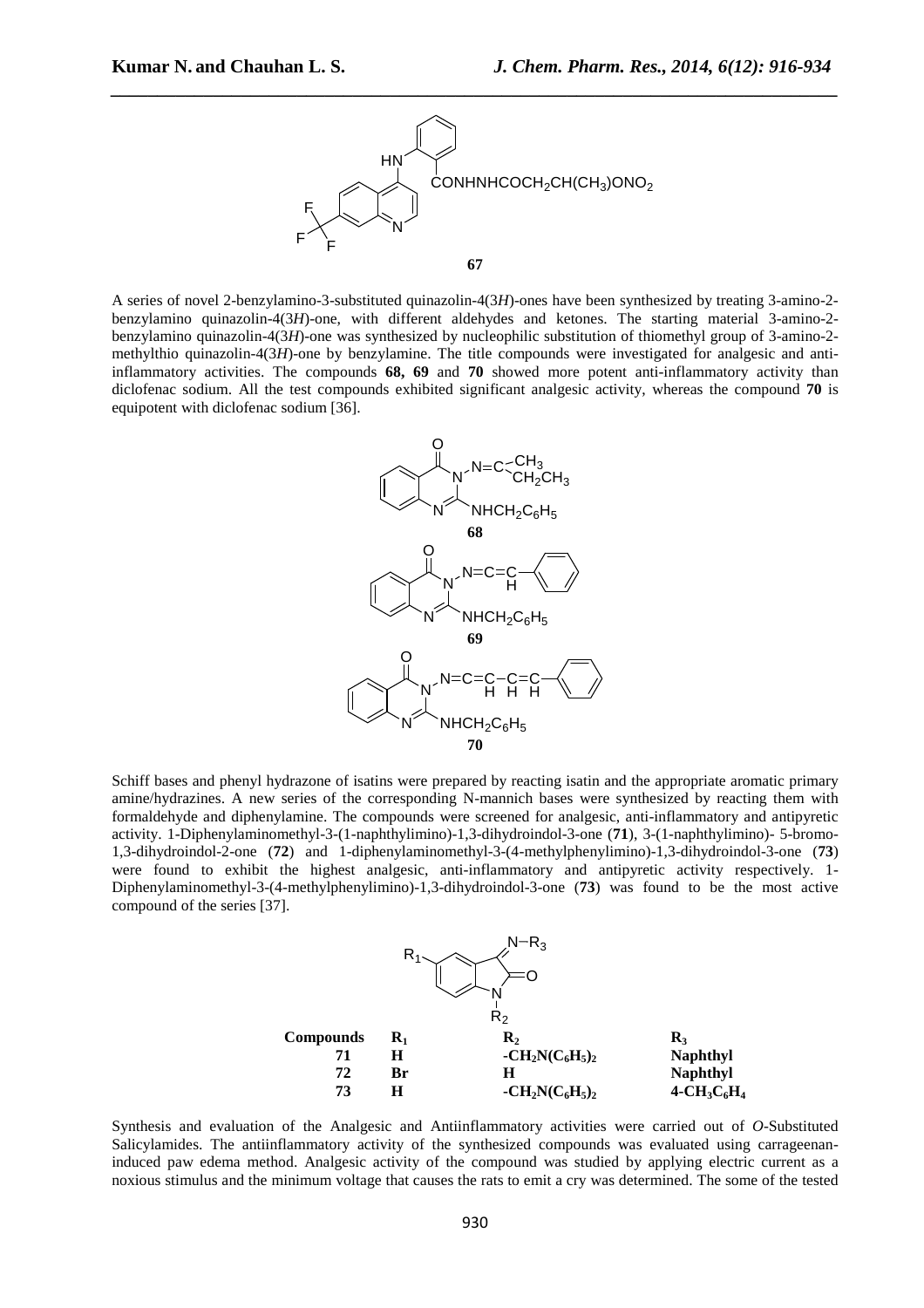compounds were found to have significant analgesic activity. Compound **74** showed activity superior to salicylamide in respect to the % oedema. The ulcerogenic activity of the compounds in comparison with salicylamide clearly showed that compound **75** induce no ulcerogenic effect and it showed activity superior to salicylamide itself in respect to the volume of the pleural fluid  $\&$  analgesic activity [38].

*\_\_\_\_\_\_\_\_\_\_\_\_\_\_\_\_\_\_\_\_\_\_\_\_\_\_\_\_\_\_\_\_\_\_\_\_\_\_\_\_\_\_\_\_\_\_\_\_\_\_\_\_\_\_\_\_\_\_\_\_\_\_\_\_\_\_\_\_\_\_\_\_\_\_\_\_\_\_*



A new series of antinociceptive compounds belonging to the N-acylarylhydrazone (NAH) class were synthesized from natural safrole. The analgesic activity was determined *in vivo* by the abdominal constriction test induced by acetic acid in mice. The most analgesic derivative represented by **76f**, [(4'-N,N-dimethylaminobenzylidene-3-(3',4' methylenedioxyphenyl)- propionylhydrazine], was more potent than dipyrone and indomethacin, used as standards [39].



Synthesis new functionalized 2-pyridylarylhydrazone derivatives was carried out and evaluated for analgesic, antiinflammatory and anti-platelet activity. The pharmacological results here in disclosed, suggested that the antiinflammatory and analgesic activities of these new pyridine hydrazone derivatives observed in the carrageenan pleurisy model and acetic acid writhing test, respectively, are probably due to an interference on the arachidonic acid (AA) metabolism. The most important anti-inflammatory derivative 2-(2-formylfurane) pyridylhydrazone **77p** presented a 79% inhibition of pleurisy [40].



The results concerning the mechanism of action of this series of N-heterocyclic derivatives in platelet aggregation suggested a  $Ca^{2+}$  participation, probably by a complexation scavenger mechanism. *In vitro* experiments revealed the ability of compound 2-(2-formylfurane) pyridylhydrazone (77p) to complex Ca<sup>2+</sup> at 100  $\mu$ M concentration, indicating that this series of compounds can act as  $Ca^{2+}$  scavenger depending on the nature of the aryl moiety present at the imine subunit [40].

2,6-Di-*tert*-butylphenol hydrazones were synthesized and evaluated for 5-lipoxygenase inhibiting activity. The compounds initially synthesized for testing as 5-LOX inhibitors were the hydrazones, in which various heterocycles were linked to a phenolic moiety through a hydrazone. The activity of the products is expressed as  $IC_{50}$ , calculated as the concentration of test compound required to cause 50% inhibition of LTB<sub>4</sub> (5-LOX) formation, as measured on rat peritoneal neutrophils (PMNL). Investigations into this new series have resulted in the identification of several compounds, such as **78k**, as potent inhibitors of 5-LOX activity.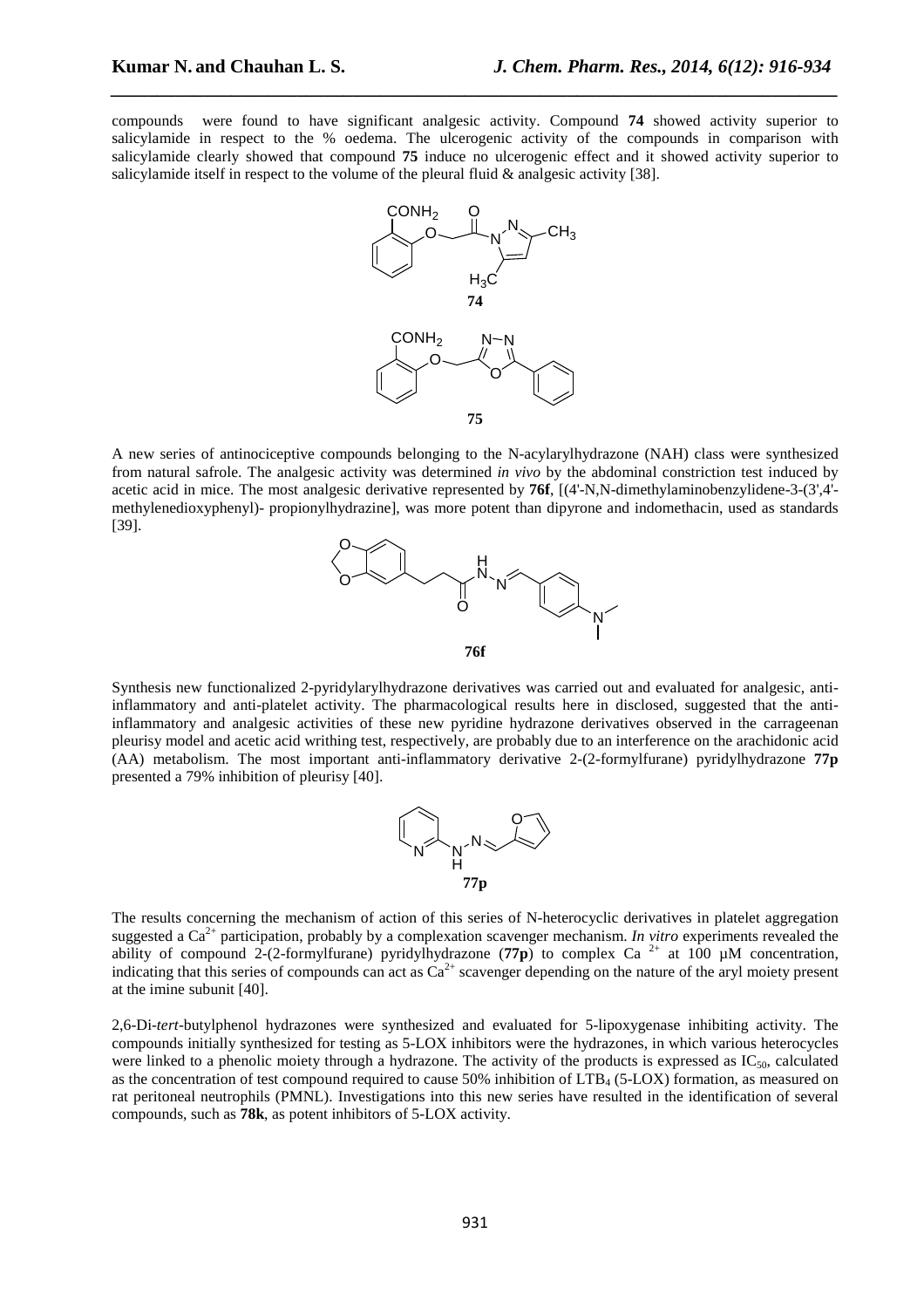

The *in-vivo* efficacy of **78e** was evaluated in Arachidonic Acid-induce Ear inflammation in mice (AAE). Comparison of **78e** with standard anti-inflammatory compound indicated that **78e** had a good profile of activity [41].



1-Hydrazino-3,3-dialkyl-3,4-dihydroisoquinoline derivatives were synthesized and screened for anti-inflammatory and analgesic activity. The antiinflammatory activity of the synthesized compounds was studied on white rats using model of carrageenan- induced paw edema. The analgesic activity was studied using the "hot plate" test. It was found that the attachment of a 5-bromofuroyl radical (**79d** and **79e**) gives rise to certain antiinflammatory effect. The cyclization of **79e** with the formation of a triazolo[3,4-a]isoquinoline (**80c**) gives rise to moderate analgesic activity, but eliminates the antiinflammatory action [42].



**79d: R1= -CH3, R2= 5-bromo-2-furil 79e: R1 R1= -(CH2)4, R2= 5-bromo-2-furil** 



**80c:**  $R_1$   $R_1$  =  $-(CH_2)_4$ ,  $R_2$  = 5-bromo-2-furil

#### **CONCLUSION**

Nonsteroidal anti-inflammatory drugs (NSAIDs) are the most commonly used drugs in inflammatory disease, since they are effective in management of pain, fever, redness, edema arising as a consequence of inflammatory mediator release. Currently available nonsteroidal anti-inflammatory drugs (NSAIDs) exhibit gastric toxicity. Long-term use of these drugs has been associated with gastrointestinal (GI) ulceration, bleeding, ototoxicity, nephrotoxicity, inhibition of platelet function, limitation of renal blood flow, asthma and anaphylactoid reactions in susceptible individuals. So there is greater need for newer NSAIDs devoid of such side effects.

Hydrazones constitute an important class of compounds for development of newer Nonsteroidal anti-inflammatory drugs (NSAIDs) which may have lower side effects as compare to conventional drug because it lacks carboxylic acid group which is mainly responsible for gastric and other kind of toxicities.

#### **REFERENCES**

[1] S. Rollas and S. G. Kucukguzel, *Molecules*. **2007**, 12, 1910-1939.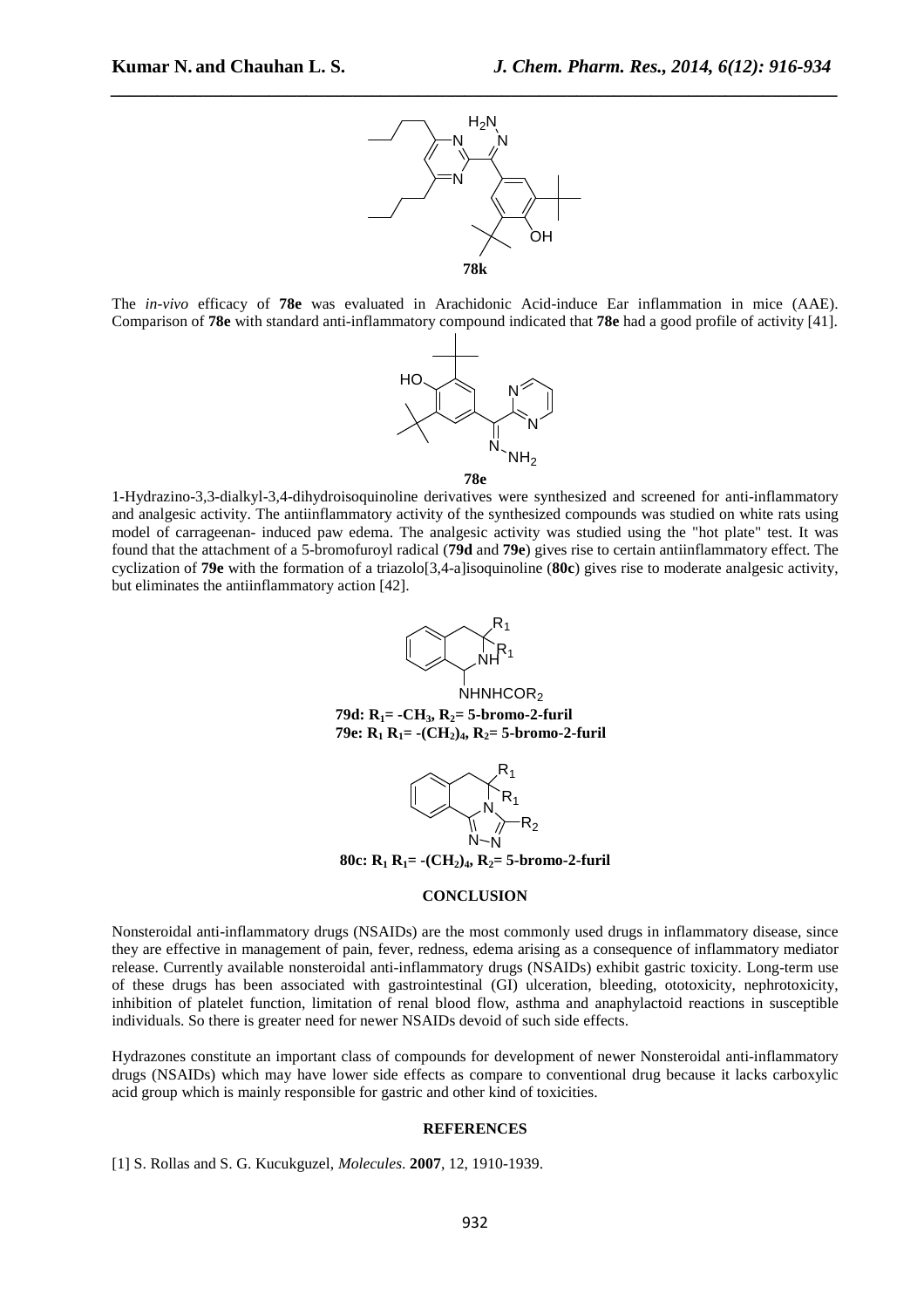[2] A. Almasirad, M. Tajik, D. Bakhtiari, A. Shafiee, M. Abdollahi, M. J. Zamani, R. Khorasani and H. Esmaily, *J Pharm Pharmaceut Sci*. **2005**, 8, 419-425

*\_\_\_\_\_\_\_\_\_\_\_\_\_\_\_\_\_\_\_\_\_\_\_\_\_\_\_\_\_\_\_\_\_\_\_\_\_\_\_\_\_\_\_\_\_\_\_\_\_\_\_\_\_\_\_\_\_\_\_\_\_\_\_\_\_\_\_\_\_\_\_\_\_\_\_\_\_\_*

- [3] S. Misra, S. Ghatak, N. Patil, P. Dandawate, V. Ambike, S. Adsule, D. Unni, K. V. Swamy and S. Padhye, *Bioorg Med Chem*, **2013**, 21, 2551-2559.
- [4] C. Nandagokula, B. Poojary, S. Vittal, S. Shenoy, P. Shetty and A. Tangavelu A, *Med Chem Res*. **2012,** 22, 253– 266.
- [5] A. Kheradmand, L. Navidpour, H. Shafaroodi, G. Saeedi-Motahar and A. Shafiee A, *Med Chem Res*. **2013,** 22, 2411-2420.
- [6] S. Bala, G. Uppal, S. Kamboj, V. Saini and D. N. Prasad DN, *Med Chem Res*, **2013,** 22, 2755-2767.
- [7] E. M. H. Abbas, K. M. Amin, W. S. El-Hamouly, D. H. Dawood and M. M. Abdalla, *Res Chem Intermed*. **2014**, 40, 847-869.
- [8] P. Samadhiya, R. Sharma, S. K. Srivastava and S. D. Srivastava, *Quim Nova*. **2012,** 35, 1-6.
- [9] E. Venkateshwarlu, J. V. Rao, K. Umasankar and G. Dheeraj, *Asian J Pharm Clin Res*. **2012**, 5, 187-190.
- [10] S. S. El-Nakkady, S. E. S. Abbas, H. M. Roaiah and I. H. Ali, *Global J Pharmacol*. **2012**, 6, 166-177.
- [11] A. Deep, S. Jain, P. C. Sharma, P. Phogat and M. Malhotra, *Med Chem Res*. **2012**, 21, 1652–1659.
- [12] B. Kocyigit-Kaymakcioglu, E. E. Oruc-Emre, S. Unsalan, N. Tabanca, S. I. Khan, D. E. Wedge, G. Iscan, F. Demirci and S. Rollas, *Med Chem Res*. **2012**, 21, 3499-3508.
- [13] D. Kaushik, R. Kumar, S. A. Khan and G. Chawla, *Med Chem Res*, **2012**, 21, 3646–3655.
- [14] S. N. Thore, S. V. Gupta and K. G. Baheti, *Med Chem Res.* **2013**, 22(8), 3802-3811.
- [15] T. S. Ibrahim, A. A. Rashad, Z. K. Abdel-Samii, S. A. El-Feky, M. K. Abdel-Hamid and W. Barakat, *Med Chem Res*. **2012**, 21, 4369–4380.
- [16] G. Rajitha, N. Saideepa and P. Praneetha, *Indian J Chem*, **2011**, 50B, 729-733.
- [17] W. B. Junior, M. S. Alexandre-Moreira, M. A. Alves, A. Perez-Rebolledo, G. L. Parrilha, E. E. Castellano, O.
- E. Piro, E. J. Barreiro, L. M. Lima LM and H. Beraldo, *Molecules*. **2011**, 16, 6902-6915.
- [18] C.M. Moldovan, O. Oniga, A. Parvu, B. Tiperciuc, P. Verite, A. Pirnau, O. Crisan, M. Bojita and R. Pop. *Eur J Med Chem*. **2011**, 46, 526-534.
- [19] M. A. A. El-Sayed, N. I. Abdel-Aziz, A. A. M. Abdel-Aziz, A. S. El-Azab, Y. A. Asiri and K. E. H. ElTahir, *Bioorg Med Chem*. **2011**, 19, 3416–3424.
- [20] M. A. Hussein, R. M. Shaker, M. A. Ameen and M. F. Mohammed, *Arch Pharm Res*. **2011**, 34, 1239-1250.
- [21] A. F. Mohammed, M. A. Hussein, S. G. Abdel-Moty and A. A. M. Abdel-Alim, *Bull Pharm Sci*. **2011**, 34, 77- 92.
- [22] A. Deep, A. Jain and P. C. Sharma, *Acta Poloniae Pharmaceutica-Drug Research*. **2010**, 67, 63-67.
- [23] N. Muthal, J. Ahirwar, D. Ahriwar, P. Masih, T. Mahmdapure and T. Sivakumar, *Int J PharmTech Res*. **2010**, 2, 2450-2455.
- [24] H. P. Singh, C. S. Chauhan, S. N. Pandeya, C. S. Sharma, B. Srivastava and M. Singhal, *Der Pharmacia Lettre*, 2010, 2, 460-472.
- [25] S. A. Khan, P. Mullick, S. Pandit and D and Kaushik D, *Acta Poloniae Pharmaceutica Drug Research*. **2009**, 66, 169-172.
- [26] A. Kumar, A. Verma and G. Chawla, *Int J ChemTech Res*. **2009,** 1, 1177-1181.
- [27] P. Mullick, S. A. Khan, T. Begum, S. Verma, D. Kaushik and O. Alam, *Acta Poloniae Pharmaceutica-Drug Research*. **2009**, 66, 379-385.
- [28] S. V. Bhandari, K. G. Bothara, M. K. Raut, A. A. Patil, A. P. Sarkate and V.J. Mokale, *Bioorg Med Chem*. **2008**, 16, 1822-1831.
- [29] A. M. Alafeefy, A. A. Kadi, A. S. El-Azab, S. G. Abdel-Hamide and M. H. Y. Daba, *Arch Pharm Chem Life Sci*. **2008**, 341, 377-385.
- [30] M. M. Khalifa and N. A. Abdelbaky, *Arch Pharm Res*. **2008**, 31, 419-423.
- [31] U. Salgin-Goksen, N. Nesrin Gokhan-Kelekci, O. Goktas, Y. Koysal, E. Kilic, S. Isik, G. Aktay and M. Ozalp, *Bioorg Med Chem*. **2007**, 15, 5738-5751.
- [32] M. A. A. Radwan, E. A. Ragab, N. M. Sabrya and S. M. El-Shenawy, *Bioorg Med Chem*. **2007**, 15, 3832-3841.
- [33] S. M. Sondhi, M. Dinodia and A. Kumar, *Bioorg Med Chem.* **2006**,14, 4657-4663.
- [34] E. V. Shchegolkov, O. G. Khudina, L.V. Anikina, Y. V. Burgart and V. I. Saloutin, *Pharmaceutical Chemistry Journal*. **2006**, 40, 27-29.
- [35] A.H. Abadi, G. H. Hegazy and A. A. El-Zaher, *Bioorg Med Chem*. **2005,** 1:5759-5765.
- [36] V. Alagarsamy, V. Muthukumar, N. Pavalarani, P. Vasanthanathan and R. Revathi, *Biol Pharm Bull*. **2003**, 26, 557-559.
- [37] S. K. Sridhar and A. Ramesh, *Biol Pharm Bull*. **2001**, 24, 1149-1152.
- [38] H. H. Fahmy and W. EI-Eraky, *Arch Pharm Res.* **2001**, 24, 171-179.
- [39] P.C. Lima, L. M. Lima, K. C.M. da Silva, P. H. O. Leda, A. L. P. de Miranda, C. A. M. Fraga, E. J. Barreiro, *Eur J Med Chem*, **2000**, 35, 187−203.